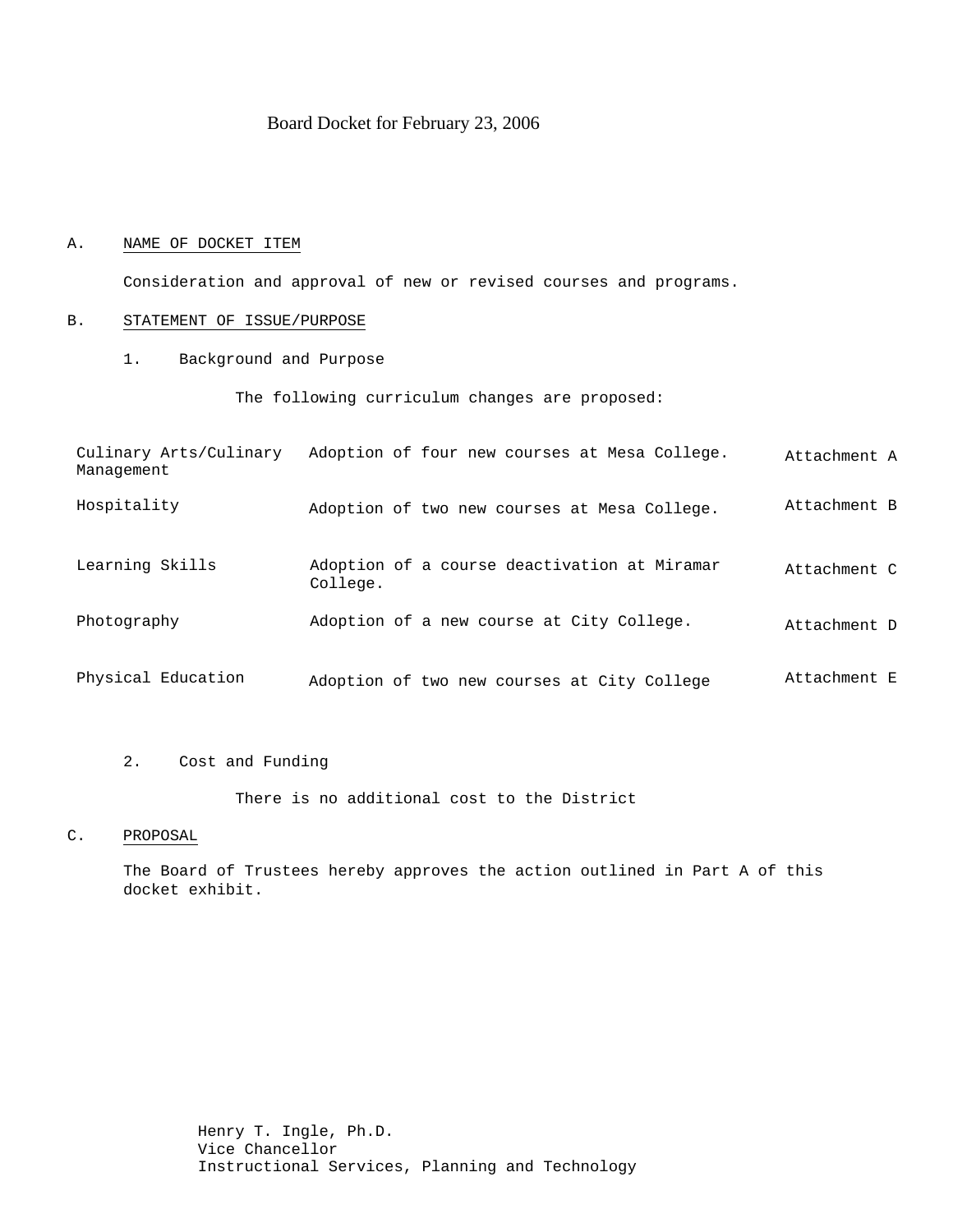Adoption of four new courses at Mesa College.

Proposed new courses at Mesa College:

#### **111 Professional Cooking & Service in Hospitality 6 hours lab, 2 units Grade Only**

*Advisory:* ENGL 042 & ENGL 043 & MATH 032 , each with a grade of "C" or better, or equivalent or Assessment Skill Level R4/W4/M20. Completion of or concurrent enrollment in HOSP 101 with a grade of "C" or better, or equivalent.

*Limitation on Enrollment:* This course is not open to students with previous credit for CACM 110 (formerly FOOD 110).

This is an introductory course in the practical applications of cooking techniques, dining room service, and restaurant operations, including safety, sanitation, flow of goods, and industry trends. This course is designed for students interested in pursuing a certificate or degree in hospitality management, or others who maintain an interest. It is not for Culinary Arts/Culinary Management certificate or degree students. Through lab sessions, this course provides opportunity for students to gain hands-on experience in preparing meals by following and modifying recipes by using the knowledge gained through the course. (FT) Associate Degree Credit & transfer to CSU and/or private colleges and universities.

#### **291A Culinary Practicum Small Events 3 hours lab, 1 unit Grade Only**

*Prerequisite:* CACM 110 (formerly FOOD 110) meets prerequisite.

*Advisory:* CACM 120 (formerly FOOD 120), CACM 130 (formerly FOOD 130), CACM 131 (formerly FOOD 131), CACM 140 ( formerly FOOD 140), each with a grade of "C" or better, or equivalent.

*Limitation on Enrollment***:** Enrollment in an approved related course. Must obtain an Add Code from the instructor for enrollment.

This course provides practical experiences designed to supplement the basic curriculum and includes special cooperative educational opportunities set up with the College and approved Chefs. Experiences include special and short-order food preparation and service, buffet service, catering, dining room management and service and receiving and storeroom procedures. Small event preparation is produced in a time-restricted quality-minded setting. This course is for students pursuing a career in culinary arts/culinary management. (FT) Associate Degree Credit & transfer to CSU and/or private colleges and universities.

#### **291B Culinary Practicum for Formal Events 3 hours lab, 1 unit Grade Only**

*Prerequisite:* CACM 110 (formerly FOOD 110) with a grade of "C" or better, or equivalent. *Advisory:* CACM 120 (formerly FOOD 120), CACM 130 (formerly FOOD 130), CACM 131 (formerly FOOD 131), CACM 140 (formerly FOOD 140), each with a grade of "C" or better, or equivalent.

*Limitation on Enrollment:* Must obtain an Add Code from the instructor for enrollment. Enrollment in an approved related course.

This course provides practical experiences designed to supplement the basic curriculum and includes special cooperative educational opportunities set up with the College and approved Chefs. Experiences include special and short order food preparation and service, buffet service, catering, dining room management and service and receiving and storeroom procedures. Formal event preparation is produced in a time-restricted quality-minded setting. This course is for students pursuing a career in culinary arts/culinary management. (FT) Associate Degree Credit & transfer to CSU and/or private colleges and universities.

#### **291C Culinary Practicum for Informal Events 3 hours lab, 1 unit Grade Only**

*Prerequisite:* CACM 110 (formerly FOOD 110) with a grade of "C" or better, or equivalent. *Advisory:* CACM 120 (formerly FOOD 120), CACM 130 (formerly FOOD 130), CACM 131 (formerly FOOD 131), CACM 140 (formerly FOOD 140), each with a grade of "C" or better, or equivalent.

*Limitation on Enrollment:* Must obtain an Add Code from the instructor for enrollment. Enrollment in an approved related course.

This course provides practical experiences designed to supplement the basic curriculum and includes special cooperative educational opportunities set up with the College and approved Chefs. Experiences include special and short-order food preparation and service, buffet service, catering, dining room management and service and receiving and storeroom procedures. Informal event quantity preparation is produced in a time-restricted quality-minded setting. This course is for students pursuing a career in culinary arts/culinary management. (FT) Associate Degree Credit & transfer to CSU and/or private colleges and universities.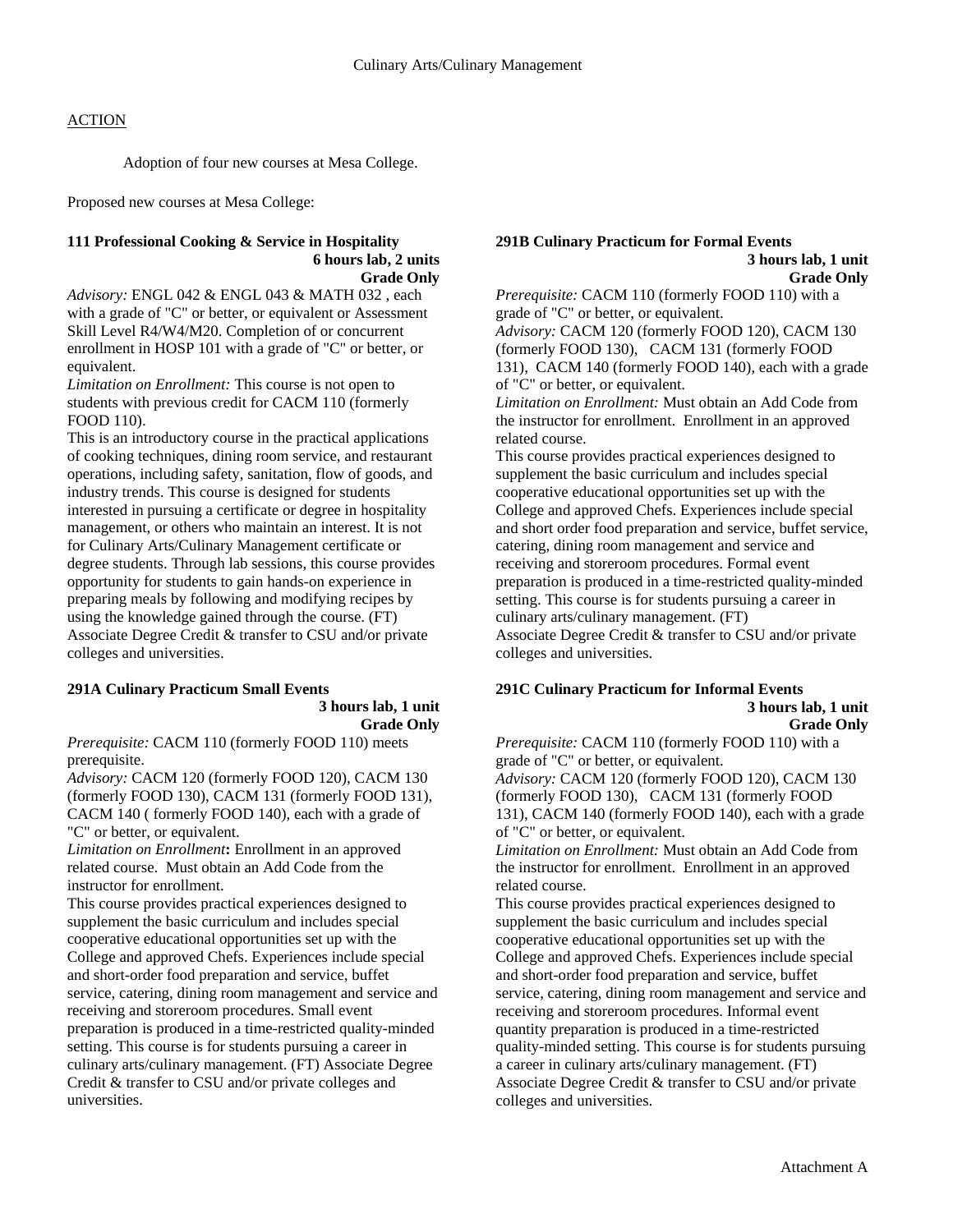Adoption of two new courses at Mesa College.

Proposed new courses at Mesa College:

# **105 Customer Service**

### **3 hours lecture, 3 units Grade Only**

*Advisory:* ENGL 051 with a grade of "C" or better, or equivalent or Assessment Skill Level W5. Completion of or concurrent enrollment in HOSP 101 with a grade of "C" or better, or equivalent.

This course is designed to provide the student with an understanding of the importance of customer service in a service economy and the critical necessity of service in hospitality and tourism management. Students gain insight into employer and customer expectations of service levels. Customer loyalty will be examined in depth and how to create value for customers. Specific skills will be enhanced including: positive attitude projection, anticipation of and exceeding customer expectations, telephone and written communication skills, and management tools that will help inspire others to offer excellent customer service. This course is designed for students interested in a career in hospitality and tourism or those interested in the area. (FT) Associate Degree Credit & transfer to CSU and/or private colleges and universities.

# **150 Hospitality Human Resources**

#### **3 hours lecture, 3 units Grade Only**

*Advisory:* ENGL 051 & MATH 032, each with a grade of "C" or better, or equivalent or Assessment Skill Level W5/M20. HOSP 101 with a grade of "C" or better, or equivalent.

This course presents a systematic approach to human resources management in the hospitality industry. Students develop theoretic lenses for understanding people and organizations, and practical tools for accomplishing personal and organizational goals. Topics include: individual differences, conflict management, problem solving, power and influence, motivation, leadership, coaching and counseling, and group process. Students learn through the case method, self-assessments, experiential exercises, readings, discussions, papers, and group activities. Contemporary issues and practices and employment laws that have an impact on the way people are managed are analyzed. This course is designed for students interested in a career in hospitality and tourism or those interested in the area. (FT) Associate Degree Credit & transfer to CSU and/or private colleges and universities.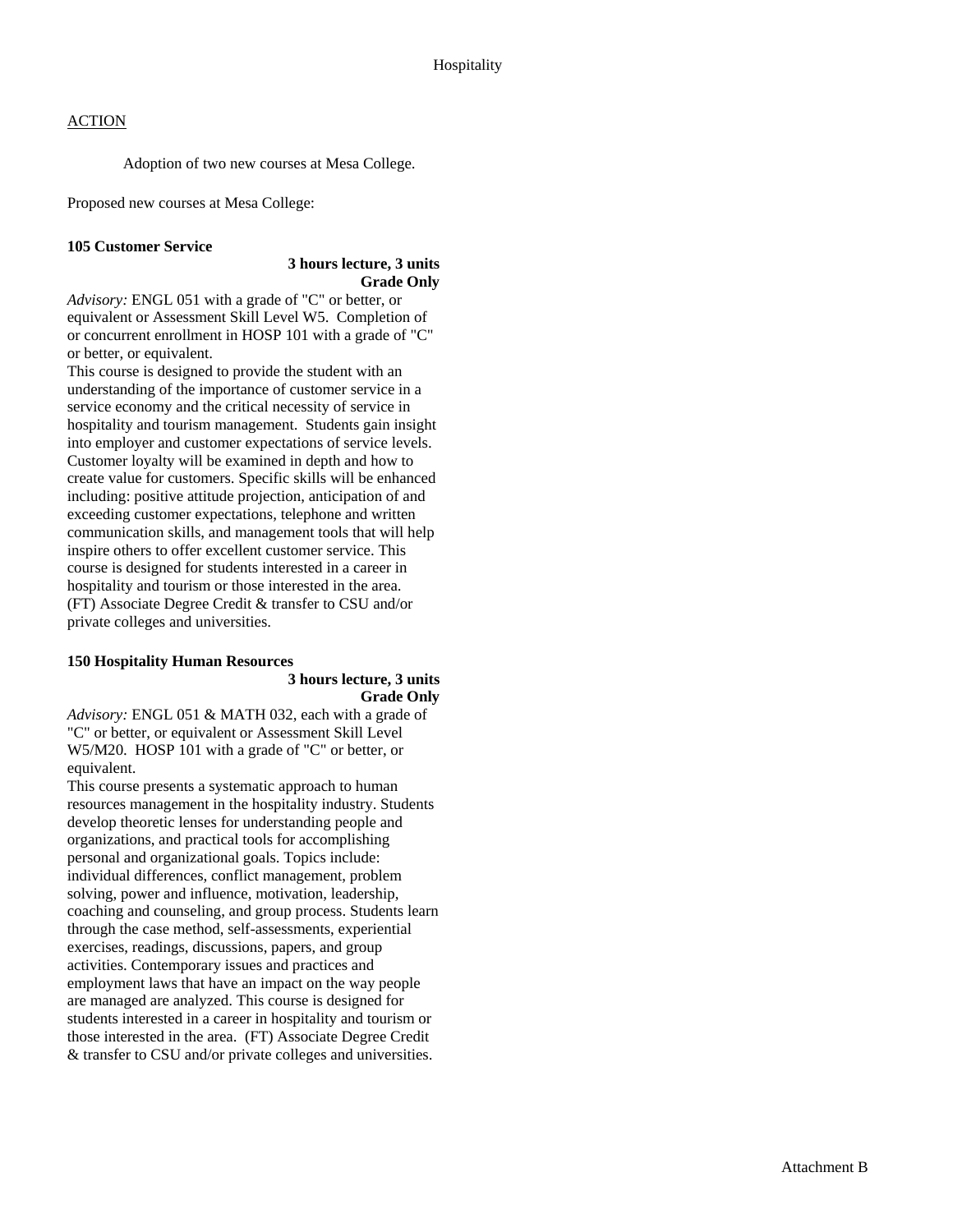Adoption of a course deactivation at Miramar College.

Proposed course deactivation at Miramar College:

#### **050 College Learning Skills**

 **3 hours lab, 1 unit Letter Grade or Credit/No Credit Option** *Corequisite:* Concurrent enrollment in at least one other college course.

English as a second language, basic developmental skills, and study techniques. Multi-media materials are prescribed according to student needs, as determined by diagnostic surveys and instructor conference. Students work at their own rate with scheduled conferences to monitor progress and made adjustments to the student's education plan. Not Applicable to Associate Degree, precollegiate basic skills, English as a Second Language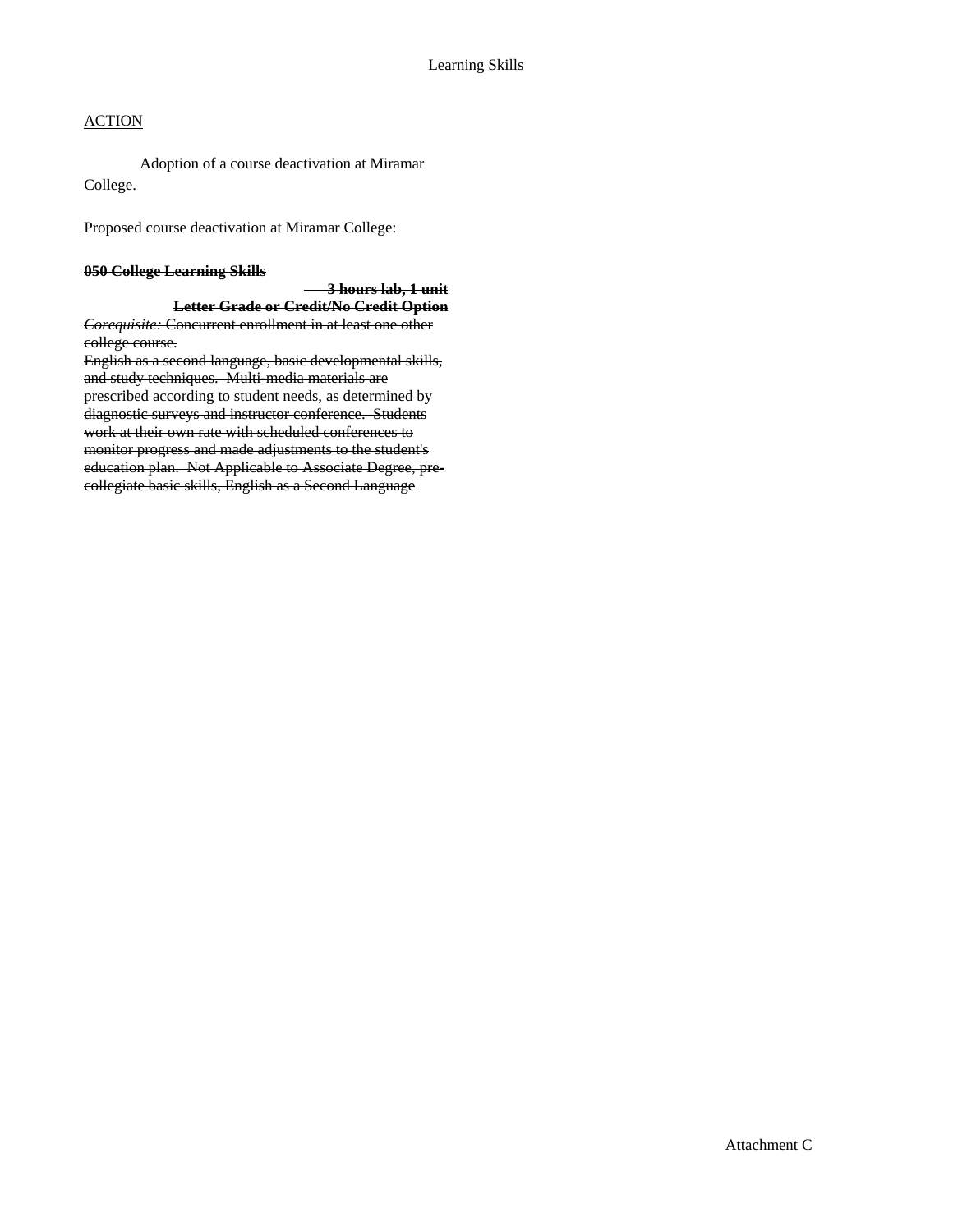Adoption of a new course at City College.

Proposed new course at City College:

#### **150 History of Photography**

# **3 hours lecture, 3 units Grade Only**

*Advisory:* ENGL 051& ENGL 056 with a grade of "C" or better, or equivalent or Assessment Skill Level W5/R5. This class is a survey of the history and development of photography and traces the various scientific and aesthetic issues involved in creating the 'light-based' image. It traces its progress from being a tool of fine art mediums through its involvement in the digital revolution. The course examines photography's social/cultural/economic impact, its impact on the study of history, and discusses present and future directions. The class is required for photography majors in the degree program. (FT) Associate Degree Credit & transfer to CSU and/or private colleges and universities.